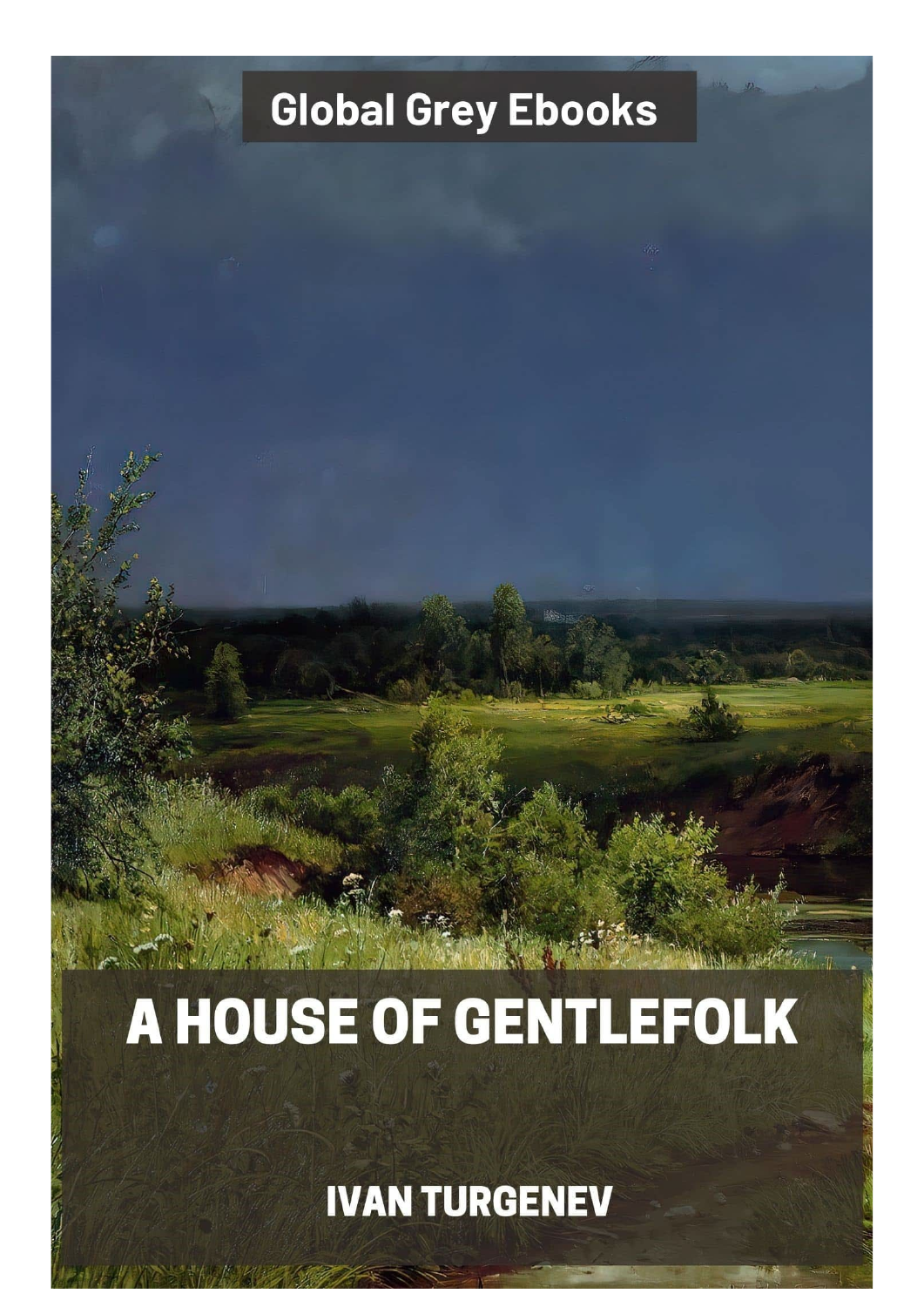## **A HOUSE** OF GENTLEFOLK

**IVAN TURGENEV**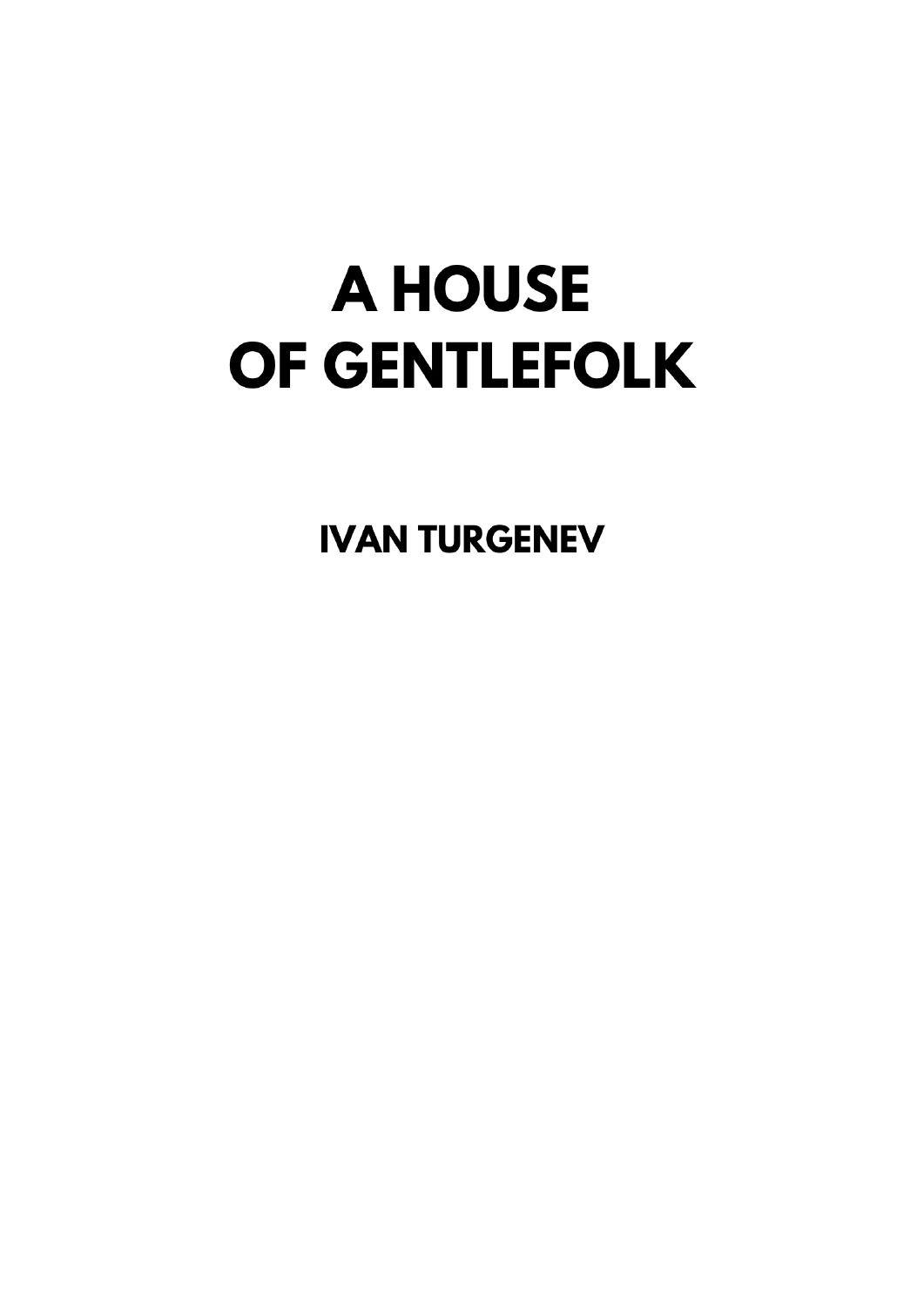

A House of Gentlefolk by Ivan Turgenev. First published in 1859. This translation by Constance Garnett was published in 1917. This ebook edition was created and published by Global Grey on the 9th March 2022. The artwork used for the cover is '*Before a Thunderstorm*' painted by Ivan Shishkin. This book can be found on the site here: [globalgreyebooks.com/house-of-gentlefolk-ebook.html](https://www.globalgreyebooks.com/house-of-gentlefolk-ebook.html) ©Global Grey 2022 [globalgreyebooks.com](https://www.globalgreyebooks.com/)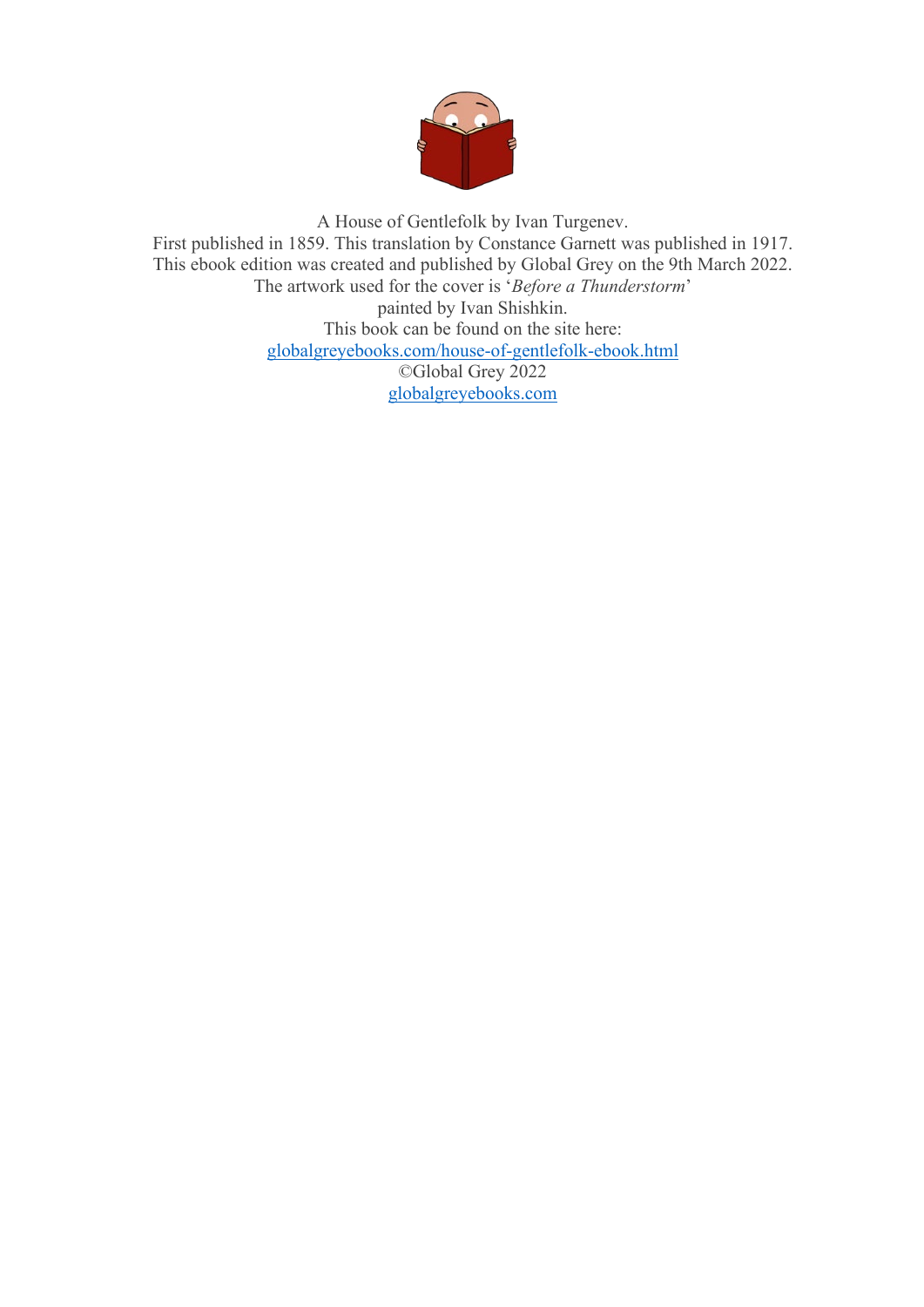## **Contents**

| Ī                         |
|---------------------------|
| $\overline{\Pi}$          |
| III                       |
| <u>IV</u>                 |
| $\overline{\Lambda}$      |
| $\underline{\text{VI}}$   |
| $\underline{\text{VII}}$  |
| <u>VIII</u>               |
| <u>IX</u>                 |
| $\underline{X}$           |
| $\underline{\mathrm{XI}}$ |
| <u>XII</u>                |
| <u>XIII</u>               |
| <u>XIV</u>                |
| <u>XV</u>                 |
| <u>XVI</u>                |
| <u>XVII</u>               |
| <u>XVIII</u>              |
| <u>XIX</u>                |
| <u>XX</u>                 |
| <u>XXI</u>                |
| <u>XXII</u>               |
| <u>XXIII</u>              |
| <b>XXIV</b>               |
| <u>XXV</u>                |
| XXVI                      |
| <u>XXVII</u>              |
| <b>XXVIII</b>             |
| <b>XXIX</b>               |
| <u>XXX</u>                |
| <b>XXXI</b>               |
| <u>XXXII</u>              |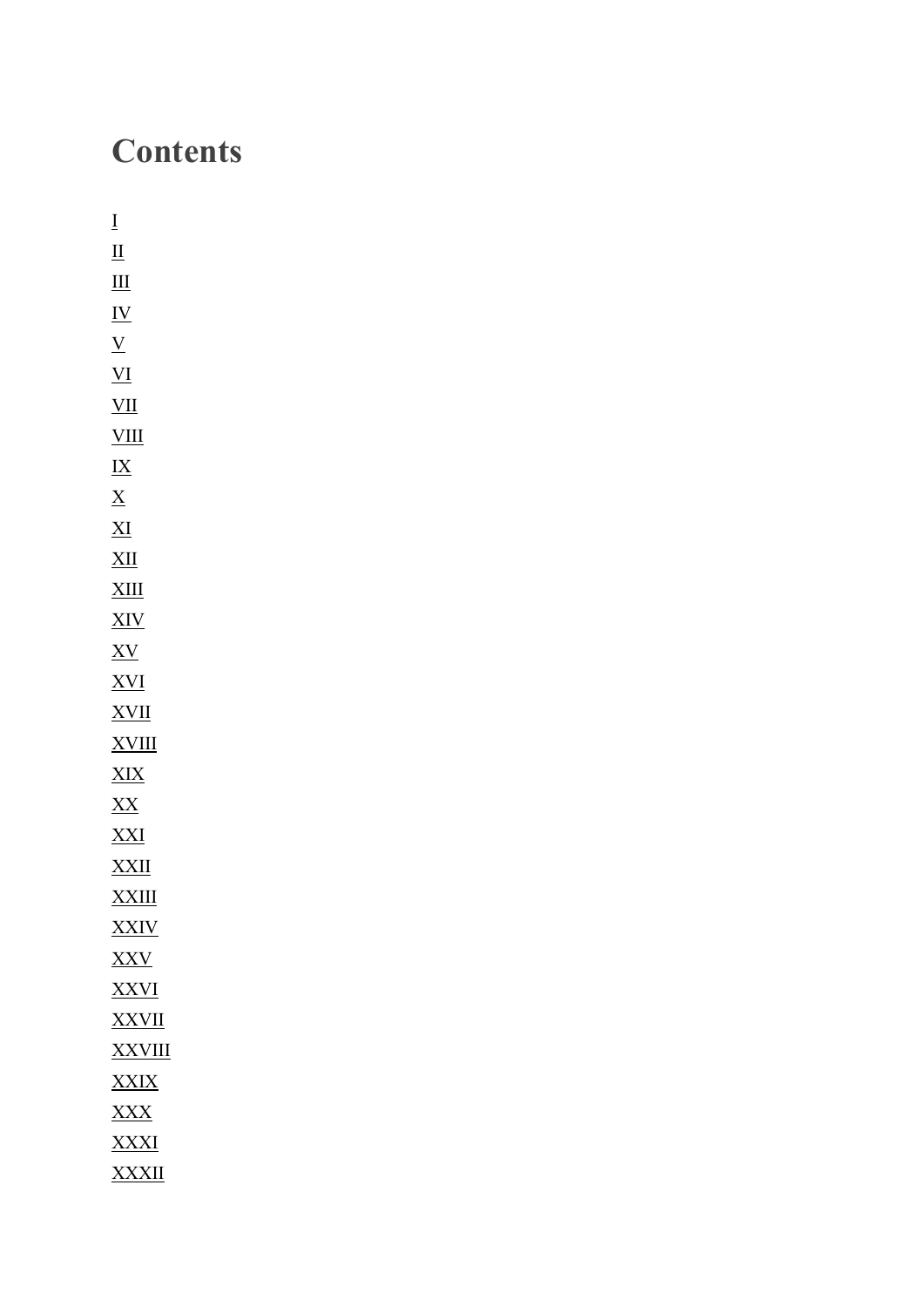| <b>XXXIII</b>  |
|----------------|
| <b>XXXIV</b>   |
| <b>XXXV</b>    |
| XXXVI          |
| <b>XXXVII</b>  |
| <b>XXXVIII</b> |
| <b>XXXIX</b>   |
| ΧL             |
| XLI            |
| XLII           |
| <b>XLIII</b>   |
| <b>XLIV</b>    |
| <u>XLV</u>     |
| Epilogue       |